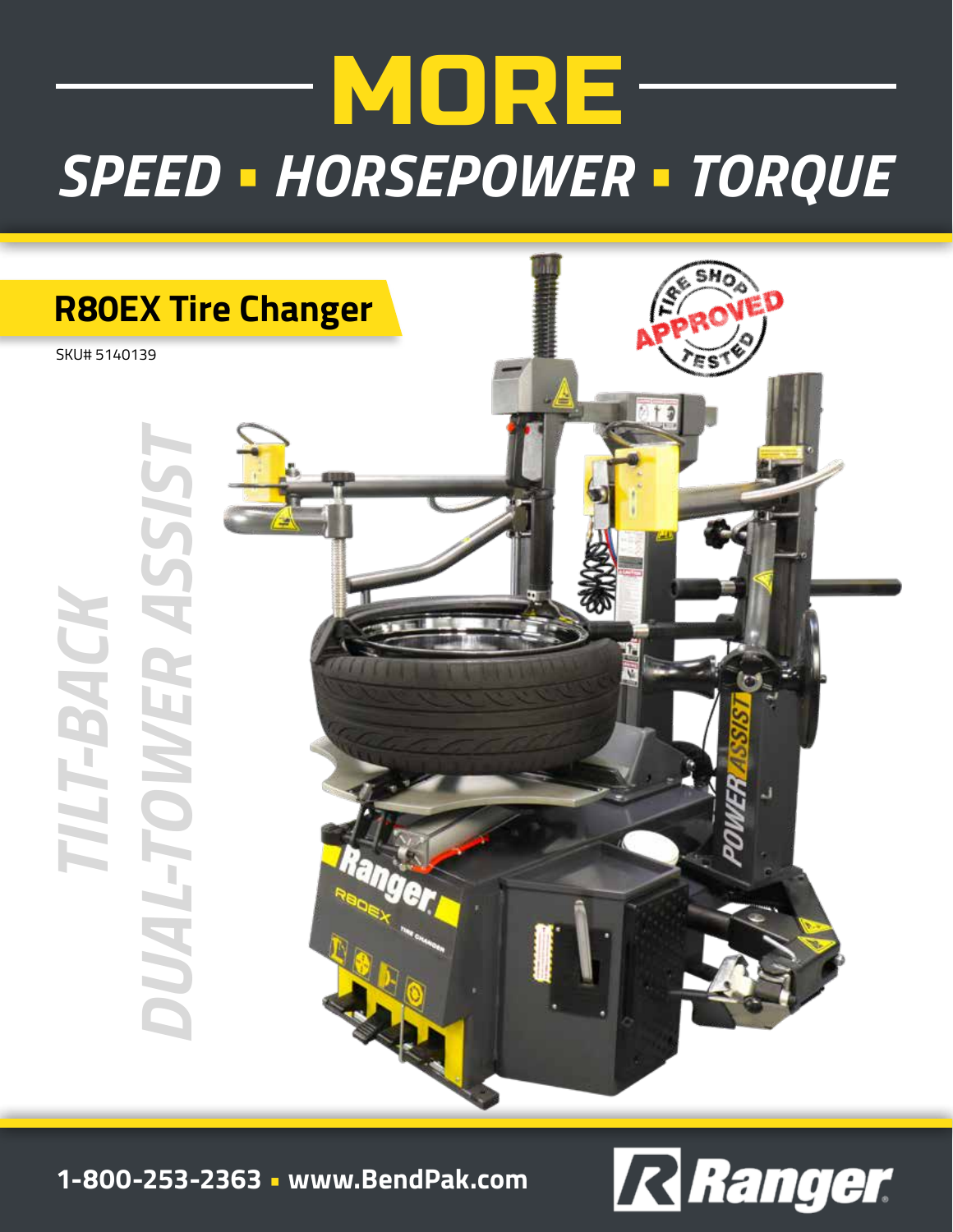## **ENHANCED FEATURES**

#### **Adjustable RimGuard™ wheel clamps**

Ranger's trademark wheel clamps feature internal and external multiteeth jaws.

#### **Advanced clamp positioning**

Variable clamp positioning makes wheel service simple, perfectly controlling the wheels when clamping them. Operators have the freedom to freely and precisely position clamps within the entire clamping range. There's no need for the clamps to cycle the full range.

#### **Easier bead lubrication**

A rigid, 45 mm spring-assisted hexagonal vertical tool shaft, combined with a hardened-steel horizontal outrigger support arm, maintains perfect position of the mount-demount tool head during all tire service procedures to reduce the chance of expensive wheels getting damaged.

#### **Power-controlled bead loosener**

All moving parts feature maintenance-free linear guide bearings for easy adjustment of both vertical and horizontal wheel settings. The non-flex horizontal arm also features a hardened lower roller guide for smooth and controlled in-and-out movement. Integrated rubber bump-stops ensure smooth return during tilt-back operations to help reduce shock loading and minimize wear on tower guides and moving parts.

#### **Adjustable bead loosener shovel blade**

A multi-axis and adjustable bead loosener shovel blade helps accommodate a larger variety of tire and wheel combinations.

#### **Enhanced bead-breaker arm**

The tire changer's arm features a rugged box frame construction that increases strength and ensures years of dependable service and performance.

#### **TurboBlast™ bead seating**

Ranger tire changers feature the renowned TurboBlast™ bead seating system that blasts a powerful air burst between the tire and rim to help seat stubborn beads fast. A durable, non-marring nylon discharge barrel features a contoured tab that locks securely on the edge of the rim for better control during air discharge between the tire and wheel. A weldedsteel, eight-gallon surge tank is larger than competitive models for all the inflation power you need, when you need it.



Polymer & Urethane RimGuard™ Wheel Clamps



Advanced Clamp Positioning



Adjustable Bead Breaker



TurboBlast™ Bead Seating

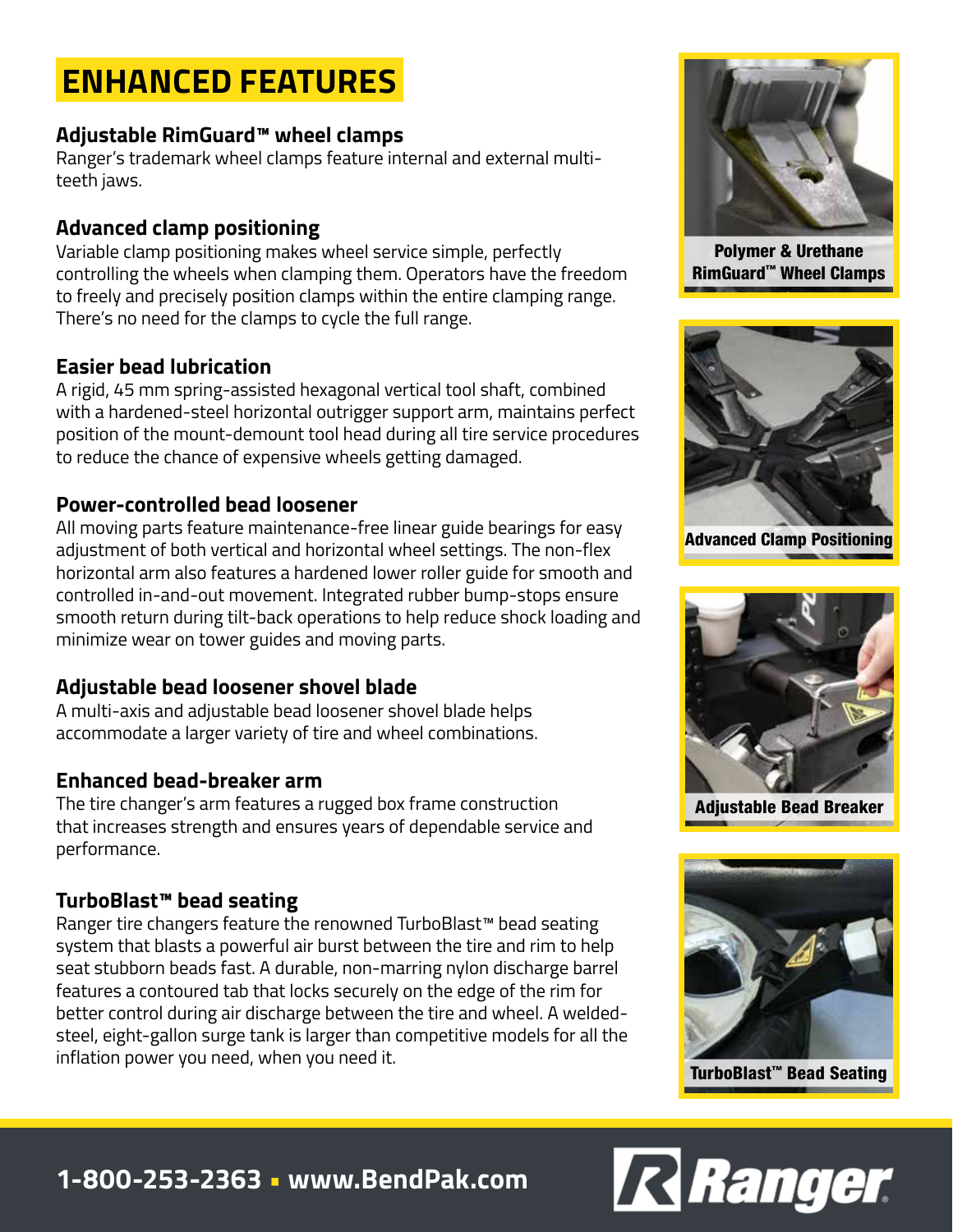



Updated Electric Motor



Pneumatic Control Valves



Simple Foot-Pedal Control

#### **Maintenance-free gearbox**

A maintenance-free gearbox features a large oil and grease reservoir that helps provide efficient heat dissipation and improved lubrication for longer service life. Internal baffles and a constant-seating stress flange gasket ensure positive, leak-free venting. The rugged gearbox enclosure is precisionmilled for precise alignment of horizontal and vertical bases and features precision helical gears that operate much more smoothly and quietly than typical spur gear transmissions. The rugged housing provides maximum strength for extreme durability under hard working conditions and greater precision under load during worm and gear alignment.

#### **Updated electric motor**

Improved electric motor features the best of proven technologies, including rugged copper rotor construction, high-quality bearings, thermal-cool epoxy insulation and durable rolled steel frames.

#### **Guide bearings for all moving parts**

All moving parts feature maintenance-free linear guide bearings for easy adjustment of both vertical and horizontal wheel settings. The non-flex horizontal arm also features a hardened lower roller guide for smooth and controlled in-and-out movement. Integrated rubber bump-stops ensure smooth return during tilt-back operations to help reduce shock loading and minimize wear on tower guides and moving parts.

#### **Tilt-back tower design**

The tilt-back tower provides greater clearance and access for tire removal and inflation. Pneumatic-lock tool head stays positioned on the tower return for instant set up for like sets of tires and wheels.

#### **Pneumatic control valves**

Industrial-grade, 45-micron pneumatic control valves feature die cast and machined bodies constructed from zinc and aluminum. High-performance polyurethane seals and self-lubricating, Teflon® piston guides provide increased service life and performance at the highest level possible within almost every imaginable working condition. Valve plungers feature muffled extrication ports that direct any dirt or contamination accumulated on the outside perimeter of the spool to be automatically blown away each time the valve goes into the release position.

#### **Simple foot-pedal control**

Durable forged steel (instead of cast iron) foot pedal levers will stand up to everyday use and abuse in high-volume tire centers. Snap action spring return means precise and controlled operation. Foot-pedal control valves feature multi-link rod connections for non-binding plunger movement and precise bilateral control.

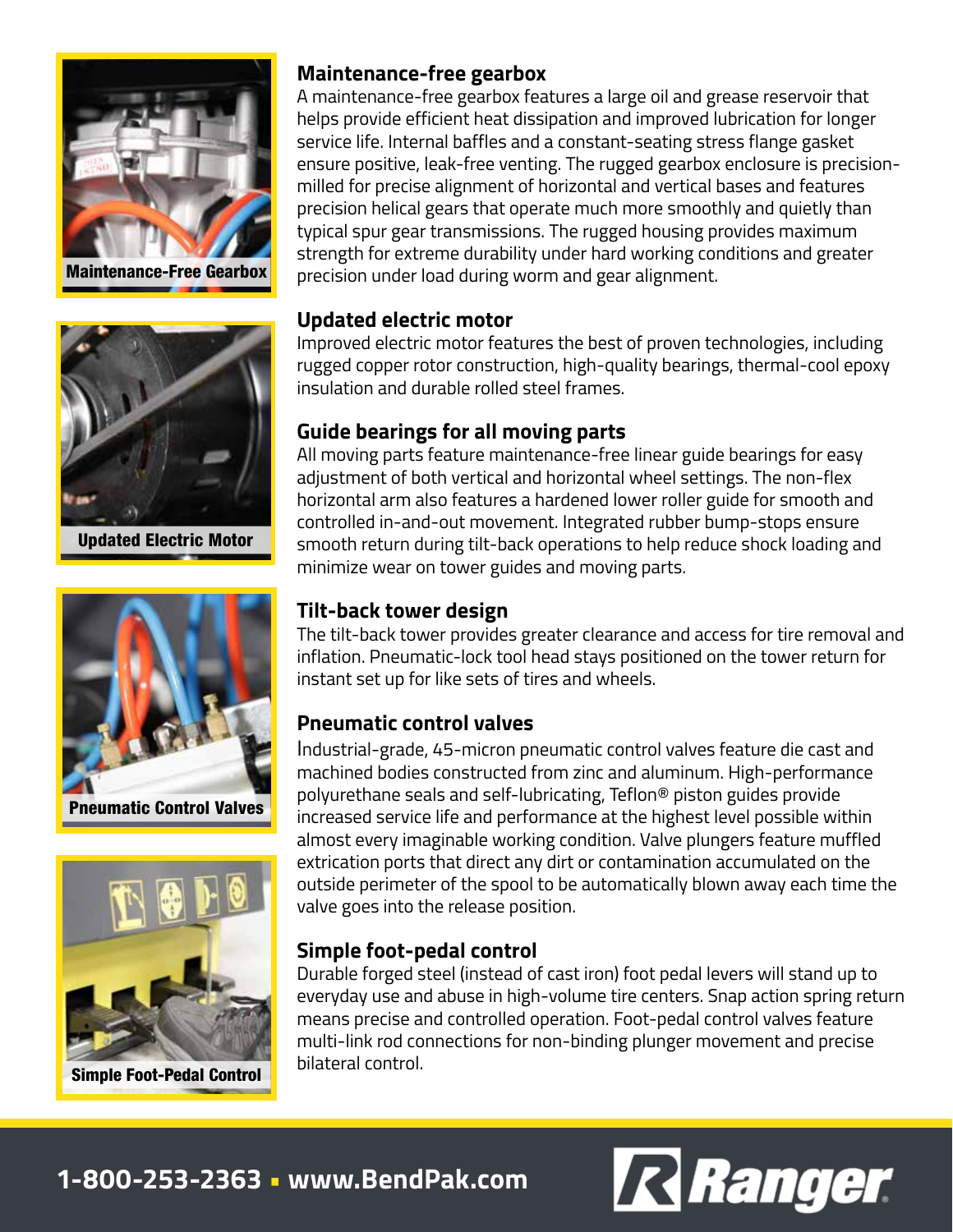# **TURN CHANGE INTO DOLLARS**



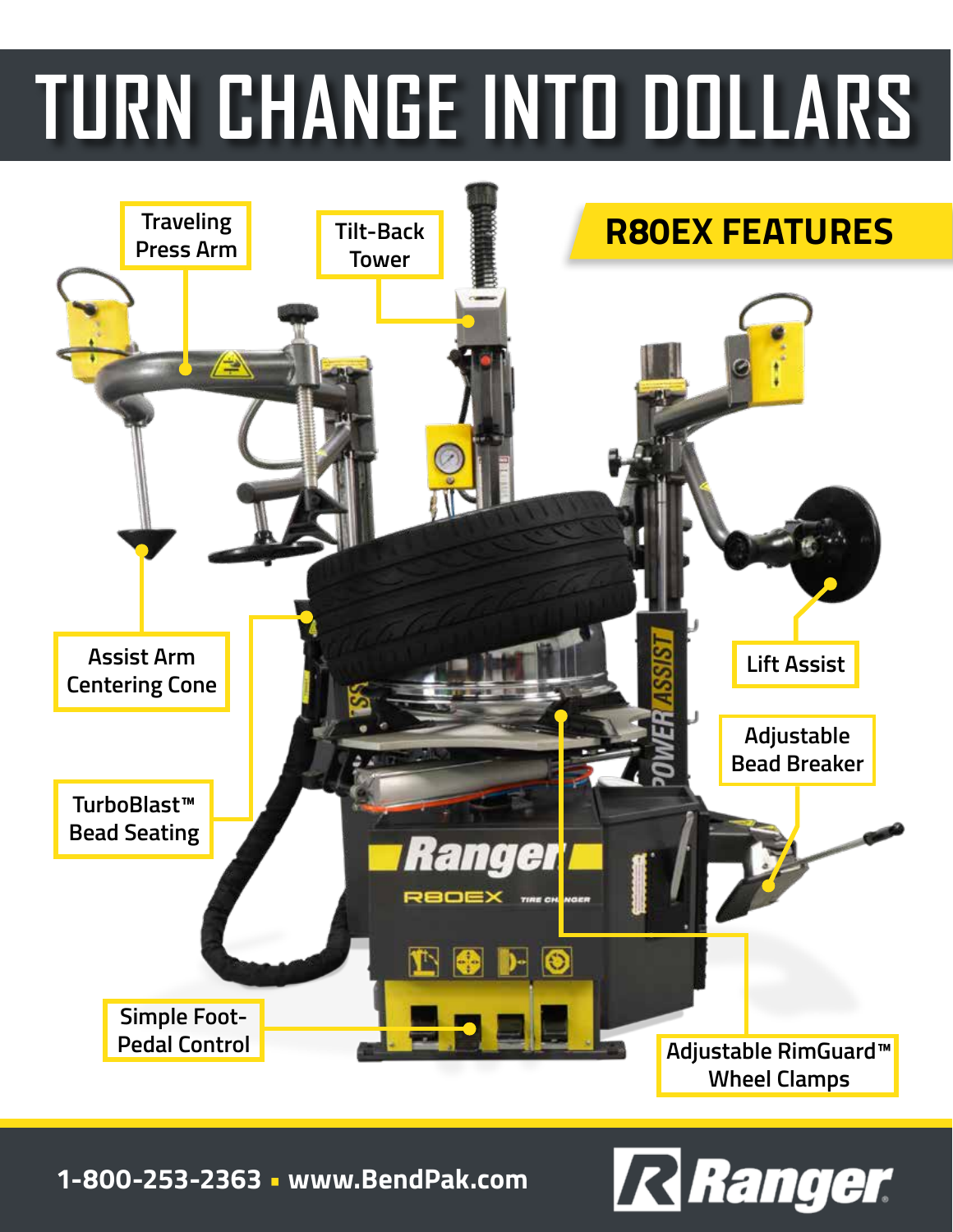## **STANDARD ACCESSORIES**

#### **Adjustable Wheel Clamps Lubricator Bucket & Brush Tire Iron**







## **OPTIONAL ACCESSORIES**

#### **Plastic Tool Head** #5150523



- Helps protect expensive alloy wheels
- Must have duck head flange adapter. Not included.

#### **Mounting Flange**

#5150524



- Hardened steel
- Includes all mounting hardware
- Requires plastic tool head



- Perfect for motorcycle and ATV wheels
- Increases external wheel clamping capacity 4"